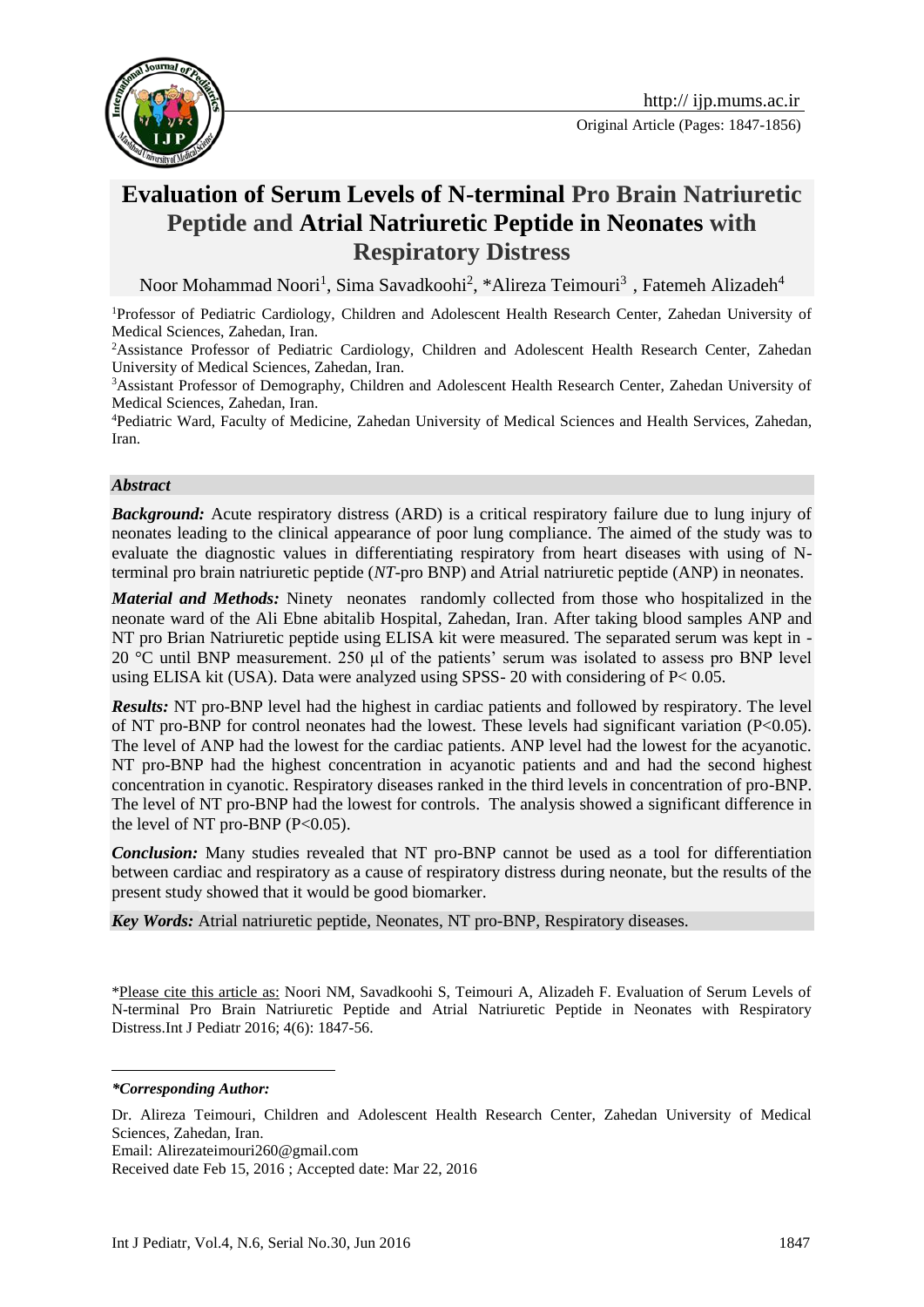## **1- INTRODUCTION**

Acute respiratory distress syndrome (ARDS) is a critical respiratory failure due to lung injury of neonates (1). The annual incidence of ARDS is 13-23 people per 100,000 in the general population (2) and the prevalence of acute lung injury is 16.1% in ventilated patients (3). Pneumonia and sepsis are the most common triggers and pneumonia is presented in up to 60% of patients and may be either causes or complications of ARDS (4). The death rate varies from 25–40% in centers using up-to-date ventilator strategies and up to 58% in all centers (5, 6). One of the most common causes of respiratory distress is Congenital heart disease (CHD) in newborns when its prevalence reported 4 to 50 occurrences in the 1000 live births (7). Brain natriuretic peptide (BNP) and NT-pro-BNP are used for CHD diagnosis. (8). It has been reported that the level of BNP increasing in children with heart failure (9). Low information of BNP and NT-Pro-BNP suggest that these peptides are useful to diagnosis cardiac involvement in pediatric patients (10). BNP and NT-Pro-BNP are elevated in children with heart disease duo to ventricular pressure and volume overload. In addition, plasma BNP is correlated with shunt in left-to-right CHD and increases with Left ventricle (LV) ejection fraction decreasing and positively correlating with increasing right ventricular systolic pressures. NT-Pro-BNP is a good marker for persistent left ventricular dysfunction in children with dilated cardiomyopathy. Plasma NT pro BNP measurement can differentiate between acute heart failure and lung disease among infants with respiratory diseases and can be used to monitor response to treatment (11). BNP and NT-Pro-BNP are strongly correlated with pulmonary artery hypertension in children and predict clinical signs and hemodynamic changes (12). BNP and

ANP are diagnostic markers for differentiating CHD from respiratory diseases. It has also been reported that ANP has diagnostic and therapeutic roles in animals but only diagnostic role in human. Years after discovering measures of natriuretic peptides particularly such as ANP and BNP a proper diagnostic tool in cardiology has not been received, because of hidden factors that make confusing the role of wall stress. Hypoxia is a direct and sufficient stimulus for the synthesis and release of ANP and BNP (13, 14). According to the above mentioned aspects, it is clear that differentiating the causes of respiratory distress is important in treatment. On the other hand, since studies on the diagnostic value of NT-Pro-BNP and ANP in respiratory distress are not comprehensive, we decided to evaluate the diagnostic values in distinguishing respiratory from heart diseases by using biomarkers of NT pro- Brian Natriuretic peptide and ANP in neonates.

## **2- MATERIALS AND METHODS**

## **2-1. Materials and Methods**

This case-control study was conducted to differentiate the respiratory diseases from heart diseases using NT pro- Brian Natriuretic peptide and ANP in neonates. Ninety neonates randomly collected from those who hospitalized in the neonate ward of the Ali Ebne abitalib Hospital, Zahedan, Iran. Participants were distributed of 35 with respiratory, 35 with heart diseases collected randomly amongst all 2-3 days age hospitalized and 20 neonates for control selected randomly from those who had been referred to the hospital for checkup. Exclusion criteria were lack of parental consent or agreement, metabolic diseases, anatomical disorders, hematologic disorders, renal diseases, neonates with hyperbilirubinemia and infectious diseases. The parents of neonates informed from the aims of the study and after taking signature from them on the constant form, their neonates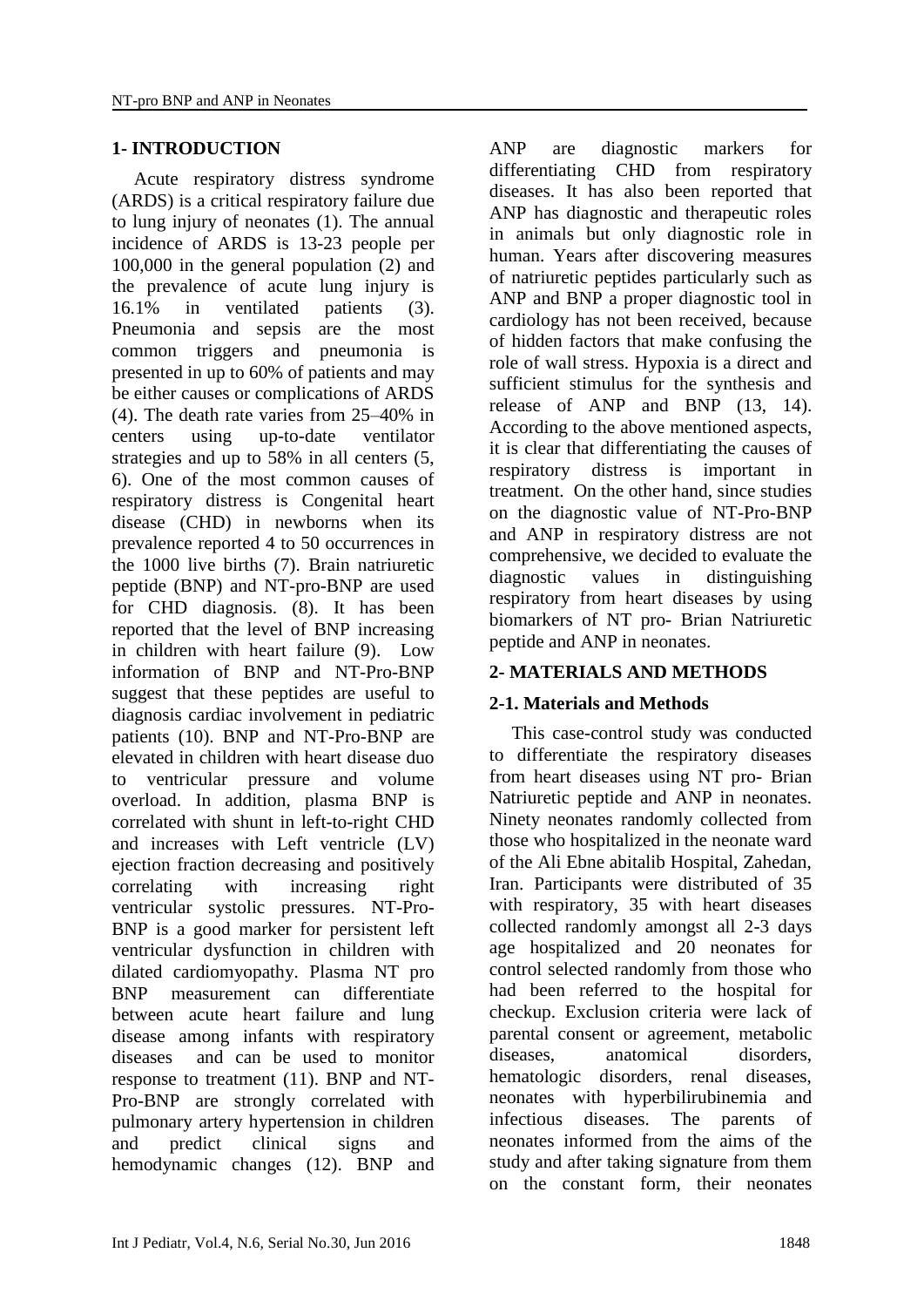entered to the study. Ethical notes were considered in all the stages of study such as sampling, collecting controls from hospital base and case collection from the neonate ward. This study approved by Medical Research Ethics Committee of Zahedan University of Medical Sciences, South West of Iran. Respiratory distress appeared with the symptoms such as rapid breathing, difficulty breathing, moaning, retraction of intercostal muscles between and under ribs and the supraesternal along with the nostrils on inspiration and eventually cyanosis in neonates. All participants were examined by preclinical tests such as chest X-ray, biochemical test, Arterial blood gas (ABG) and echocardiography. These examinations were performed by skillful pediatric cardiologist. If any one of participants had cardiac involvement coded as a congenital heart diseases (CHD). CHD patients divided in two groups as cyanotic and acyanotic- groups. The balances of patients were belonged to the respiratory diseases group based on chest X-ray findings. Blood samples were collected to measure ANP and NT-Pro-BNP concentration. Therefore, venipuncture was not performed exclusively for the purpose of this study. After taking 2 ml blood samples from both case and controls in the neonate ward by high trained nurse, the samples were centrifuged at  $5^{\circ}$  C with a round of 3000 g for 10 minutes. The separated serum was kept in -20 ° C until NT pro Brian Natriuretic peptide and Atrial Natriuretic Peptide were measured. Finally, with consideration to the cold chain, it was transferred to the biochemistry laboratory. Then, 250 μl of the patients' serum was isolated to assess pro BNP and ANP levels by using ELISA kit (USA). In all cases, information related to gestational age, gender, birth weight and height along with head circumference were recorded. Weight was measured by Mika Mark recumbent weighing scale made in Japan with an error factor of 10 g. Participants' height was measured with a wooden scaled table in supine position. Head circumference measured with a flexible non-stretchable measuring tape. Data were analyzed using SPSS, 20 for Windows (SPSS, Chicago, IL, USA). Categorical variables sunnarized and presented as frequency and percentages, and continuous data are presented as mean ± SD and median. Analytic test were ANOVA and Tukey follow up with considering of P less than 0.05 for significant level.

# **3- RESULTS**

Three groups of participants were patients with respiratory disease, patients with cardiac involvement and healthy neonates. Mean age of participants was  $2.490 \pm 0.503$  such that, for the patients with respiratory, cardiac diseases and controls were 2.343±0.482, 2.600±0.497 and 2.550±0.510 days respectively. **Tables.1 and 2,** shows descriptive statistics of anthropometric measurements, neonates' age and gestational age, among the participants. From the tables it would be observed the mean and standard deviation (SD) for variables in the study. Mean gestational age of respiratory diseases, cognitional heart defect and control were 31.66±0.52, 37.257±0.351 and 37.6±0.407 weeks with median of 32, 38 and 38 weeks respectively. Range of deviation for gestational age were (26-37), (28-39) and (32-39) week in the order given. **Table.2,** shown frequency and relative percent of some categorical variables for the participants. This table showed that female participants were 42.22%. Mothers with natural delivery were 44.44%. **Table.3** shows the results of variance for the quantitative variables in patients with respiratory diseases, among cardiac and control groups. NT-Pro-BNP had the highest value in cardiac patients (459.415±58.716) and followed by respiratory patients (380.918±208.311), the level of NT-Pro-BNP for control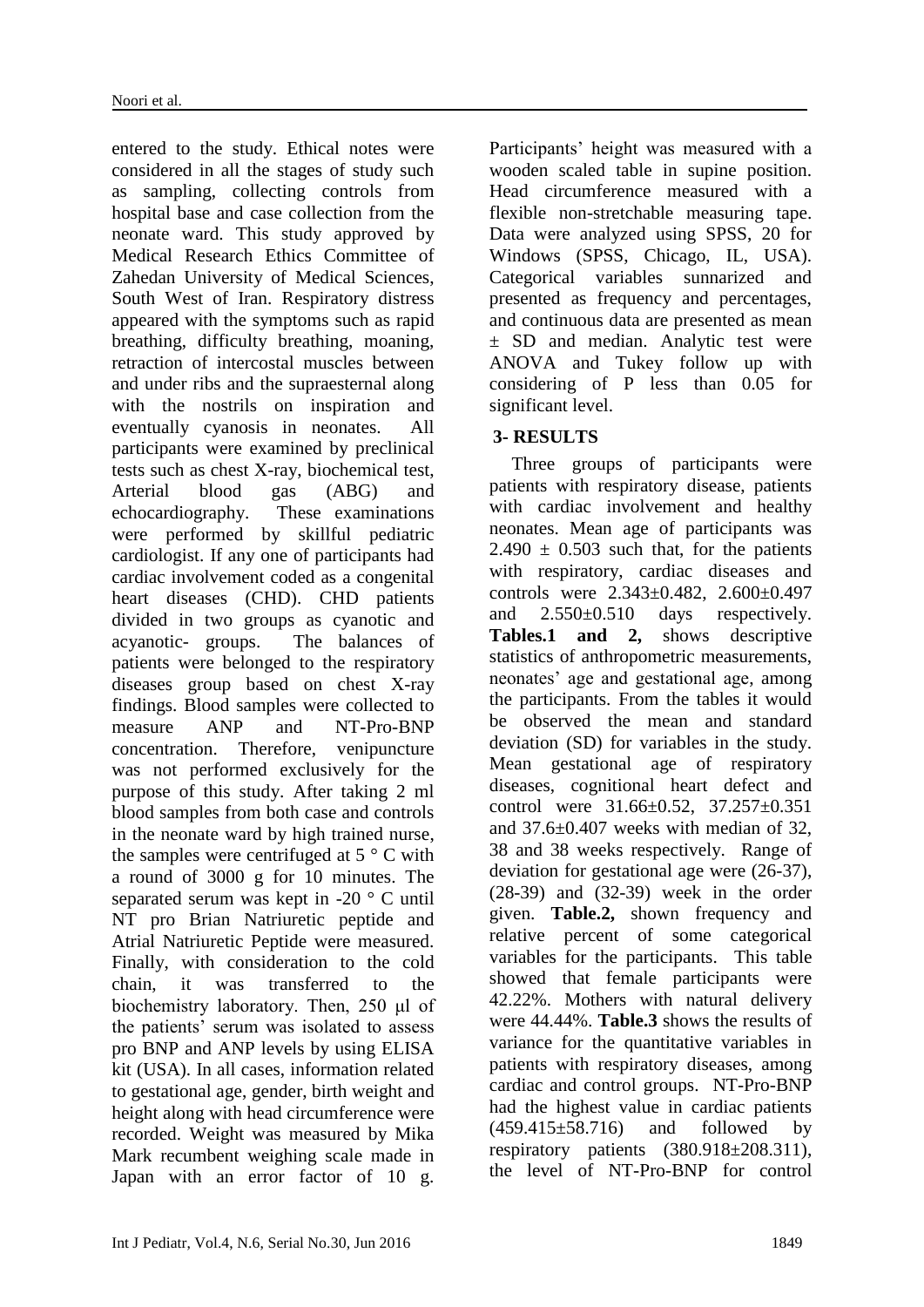neonates had the lowest. These levels had significant variation  $(F= 10.057, P=0.001)$ . The level of ANP had the lowest level for the cardiac patients  $(583.914 \pm 285.645)$ with the P>0.05 in which showed this difference is not significant. Mean weight  $(P=0.001)$ , mean height  $(P=0.013)$  and mean head circumference (P=0.001) showed significant differences. In respect to the (**Table.4)** NT-Pro-BNP levels in respiratory patients were different from the levels of NT-Pro-BNP in cardiac patients  $(P=0.047)$  and controls  $(P=0.049)$ . The levels of NT-Pro-BNP in cardiac patients and control were difference significantly  $(P=0.001)$ . In the cases of weight, height and head circumference, the **Table.3** showed that patients with respiratory diseases had lower weight, height and head circumference compared to cardiac patients and controls. The results of

ANOVA test for respiratory diseases, cyanotic, acyanotic and control groups have been shown in the (**Table.5**). NT-Pro-BNP had the highest concentration in acyanotic patients  $(474.542 \pm 75.596)$  and followed by cyanotic  $(450.476 \pm 45.726)$ when respiratory diseases had (380.918±208.311). This level of NT-Pro-BNP for control neonates had the lowest. The analysis showed a significant differences in the level of NT-Pro-BNP  $(F=6.732, P=0.001)$ . ANP level had the lowest for the acyanotic patients that didn't observe differences with the others groups. Mean weight (P=0.001), mean height (P=0.006) and mean head circumference (P=0.002) showed significant differences. The results of multiple tests showed the NT-Pro-BNP levels were significant for control vs. acyanotic and control vs. cyanotic (**Table.6**).

| ie 1. Descriptive statistics about 1 man opometre measurements, neonates age and gestational age<br>of participants |                      |          |           |  |  |  |  |
|---------------------------------------------------------------------------------------------------------------------|----------------------|----------|-----------|--|--|--|--|
| Variable                                                                                                            | Number               | Mean     | <b>SD</b> |  |  |  |  |
| Neonate age(day)                                                                                                    | 90                   | 2.4889   | 0.502     |  |  |  |  |
| gestational age(week)                                                                                               | 90                   | 35.156   | 3.756     |  |  |  |  |
| Neonate Weight(gr)                                                                                                  | 90                   | 2423.667 | 725.518   |  |  |  |  |
| Neonate Height(cm)                                                                                                  | 90                   | 46.194   | 6.716     |  |  |  |  |
| Neonate Head circumference(cm)                                                                                      | 90                   | 33.168   | 5.320     |  |  |  |  |
| Table2: Countable variables' frequency of participants                                                              |                      |          |           |  |  |  |  |
| Variables                                                                                                           | Categories           | number   | $\%$      |  |  |  |  |
|                                                                                                                     | 1                    | 47       | 52.22     |  |  |  |  |
|                                                                                                                     | $\overline{c}$       | 25       | 27.78     |  |  |  |  |
|                                                                                                                     | 3                    | 7        | 7.78      |  |  |  |  |
| Birth order                                                                                                         | 4                    | 5        | 5.56      |  |  |  |  |
|                                                                                                                     | 5                    | 5        | 5.56      |  |  |  |  |
|                                                                                                                     | 10                   | 1        | 1.11      |  |  |  |  |
| Gender                                                                                                              | male                 | 52       | 57.78     |  |  |  |  |
|                                                                                                                     | female               | 38       | 42.22     |  |  |  |  |
|                                                                                                                     | normal               | 40       | 44.44     |  |  |  |  |
| Type of delivery                                                                                                    | Cesarean             | 50       | 55.56     |  |  |  |  |
|                                                                                                                     | Respiratory diseases | 35       | 38.89     |  |  |  |  |
|                                                                                                                     | Acyanotic            | 13       | 14.44     |  |  |  |  |
| Diagnosis                                                                                                           | cyanotic             | 22       | 24.44     |  |  |  |  |
|                                                                                                                     | control              | 20       | 22.22     |  |  |  |  |

**Table 1:** Descriptive statistics about Anthropometric measurements, neonates' age and gestational age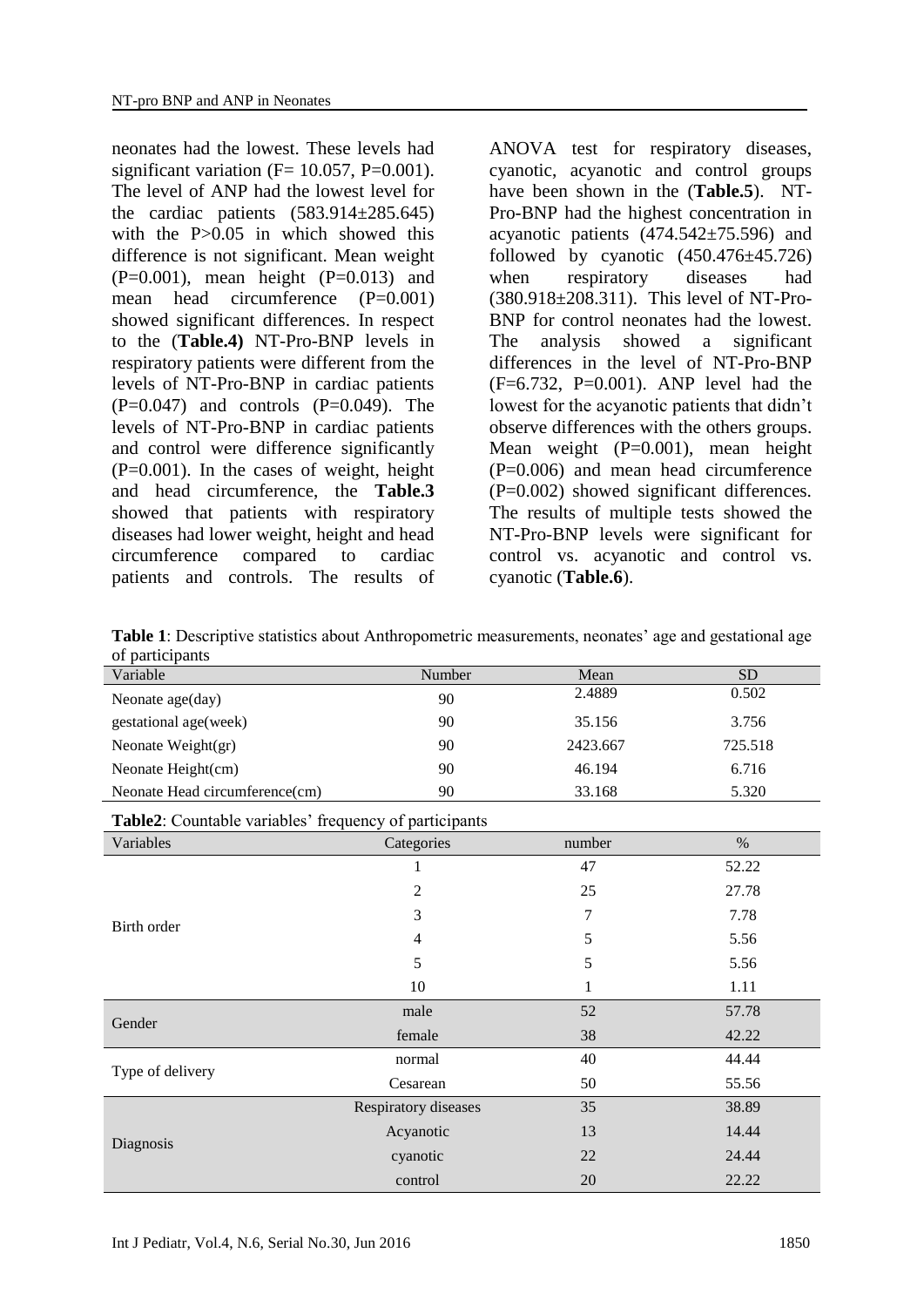#### Noori et al.

|                                                                                            |                      | Mean             | <b>SD</b>       | 95% CI for Mean       |                  |         |
|--------------------------------------------------------------------------------------------|----------------------|------------------|-----------------|-----------------------|------------------|---------|
| Variables                                                                                  | Groups               |                  |                 | LB                    | <b>UB</b>        | P-value |
|                                                                                            | Respiratory diseases | 380.918          | 208.311         | 309.361               | 452.476          |         |
|                                                                                            | Cardiac              | 459.415          | 58.716          | 439.245               | 479.585          | 0.001   |
| NT-Pro-BNP                                                                                 | control              | 289.477          | 34.724          | 273.226               | 305.728          |         |
|                                                                                            | Total                | 391.124          | 149.494         | 359.813               | 422.435          |         |
|                                                                                            | Respiratory diseases | 2.343            | 0.482           | 2.178                 | 2.509            |         |
|                                                                                            | Cardiac              | 2.600            | 0.497           | 2.429                 | 2.771            |         |
| Age(day)                                                                                   | Control              | 2.550            | 0.510           | 2.311                 | 2.789            | 0.083   |
|                                                                                            | Total                | 2.489            | 0.503           | 2.384                 | 2.594            |         |
|                                                                                            | Respiratory diseases | 807.857          | 580.775         | 608.354               | 1007.360         |         |
|                                                                                            | Cardiac              | 583.914          | 285.645         | 485.792               | 682.037          |         |
| <b>ANP</b>                                                                                 | control              | 653.050          | 501.364         | 418.404               | 887.696          | 0.132   |
|                                                                                            | Total                | 686.367          | 473.150         | 587.267               | 785.466          |         |
|                                                                                            | Respiratory diseases | 1802.286         | 543.848         | 1615.467              | 1989.104         |         |
|                                                                                            | Cardiac              | 2747.143         | 604.024         | 2539.653              | 2954.632         |         |
| Weight(gr)                                                                                 | control              | 2945.000         | 305.606         | 2801.972              | 3088.028         | 0.001   |
|                                                                                            | Total                | 2423.667         | 725.518         | 2271.710              | 2575.623         |         |
|                                                                                            | Respiratory diseases | 43.800           | 5.656           | 41.857                | 45.743           | 0.013   |
|                                                                                            | Cardiac              | 46.957           | 5.536           | 45.055                | 48.859           |         |
| Height(cm)                                                                                 | control              | 49.050           | 8.888           | 44.890                | 53.210           |         |
|                                                                                            | Total                | 46.194           | 6.716           | 44.788                | 47.601           |         |
|                                                                                            | Respiratory diseases | 30.574           | 5.432           | 28.708                | 32.440           |         |
| Head Circumference (cm)                                                                    | Cardiac              | 34.357           | 4.133           | 32.937                | 35.777           | 0.001   |
|                                                                                            | control              | 35.625           | 5.279           | 33.154                | 38.096           |         |
|                                                                                            | Total                | 33.168           | 5.320           | 32.054                | 34.282           |         |
|                                                                                            | Respiratory diseases | 16.785           | 16.465          | 10.947                | 22.623           |         |
| Hemoglobin(gr/dl)                                                                          | Cardiac              | 19.649<br>14.260 | 21.390<br>2.460 | 12.301<br>13.109      | 26.996<br>15.411 | 0.512   |
|                                                                                            | control              |                  |                 |                       |                  |         |
|                                                                                            | Total                | 17.350           | 16.860          | 13.778                | 20.922           |         |
| LB: lower bound; UB: Upper bound.                                                          |                      |                  |                 |                       |                  |         |
| Table4: Results of tukey test for RD, Cardiac and Control groups for significant variables |                      |                  |                 |                       |                  |         |
| Variables                                                                                  |                      | (I) Diseases     | (J) Diseases    | (I-J) Mean difference |                  | P-value |
|                                                                                            | Respiratory diseases |                  | cardiac         | $-78.497$             |                  | 0.047   |
| NT-Pro-BNP                                                                                 |                      |                  | control         | 91.441                |                  | 0.049   |
|                                                                                            | cardiac              |                  | control         | 169.938               |                  | 0.001   |
|                                                                                            |                      |                  | cardiac         | $-944.857$            |                  | 0.001   |
| $Weioht(\sigma r)$                                                                         | Respiratory diseases |                  | control         | $-1142714$            |                  | 0.001   |

**Table 3**: Results of analysis variance for three Respiratory diseases, cardiac and control groups

| Variables  | (I) Diseases         | (J) Diseases | (I-J) Mean difference | P-value |
|------------|----------------------|--------------|-----------------------|---------|
|            |                      | cardiac      | $-78.497$             | 0.047   |
| NT-Pro-BNP | Respiratory diseases | control      | 91.441                | 0.049   |
|            | cardiac              | control      | 169.938               | 0.001   |
|            | Respiratory diseases | cardiac      | $-944.857$            | 0.001   |
| Weight(gr) |                      | control      | $-1142.714$           | 0.001   |
|            | cardiac              | control      | $-197.857$            | 0.379   |
|            | Respiratory diseases | cardiac      | $-3.157$              | 0.108   |
| Height(cm) |                      | control      | $-5.250$              | 0.013   |
|            | cardiac              | control      | $-2.093$              | 0.483   |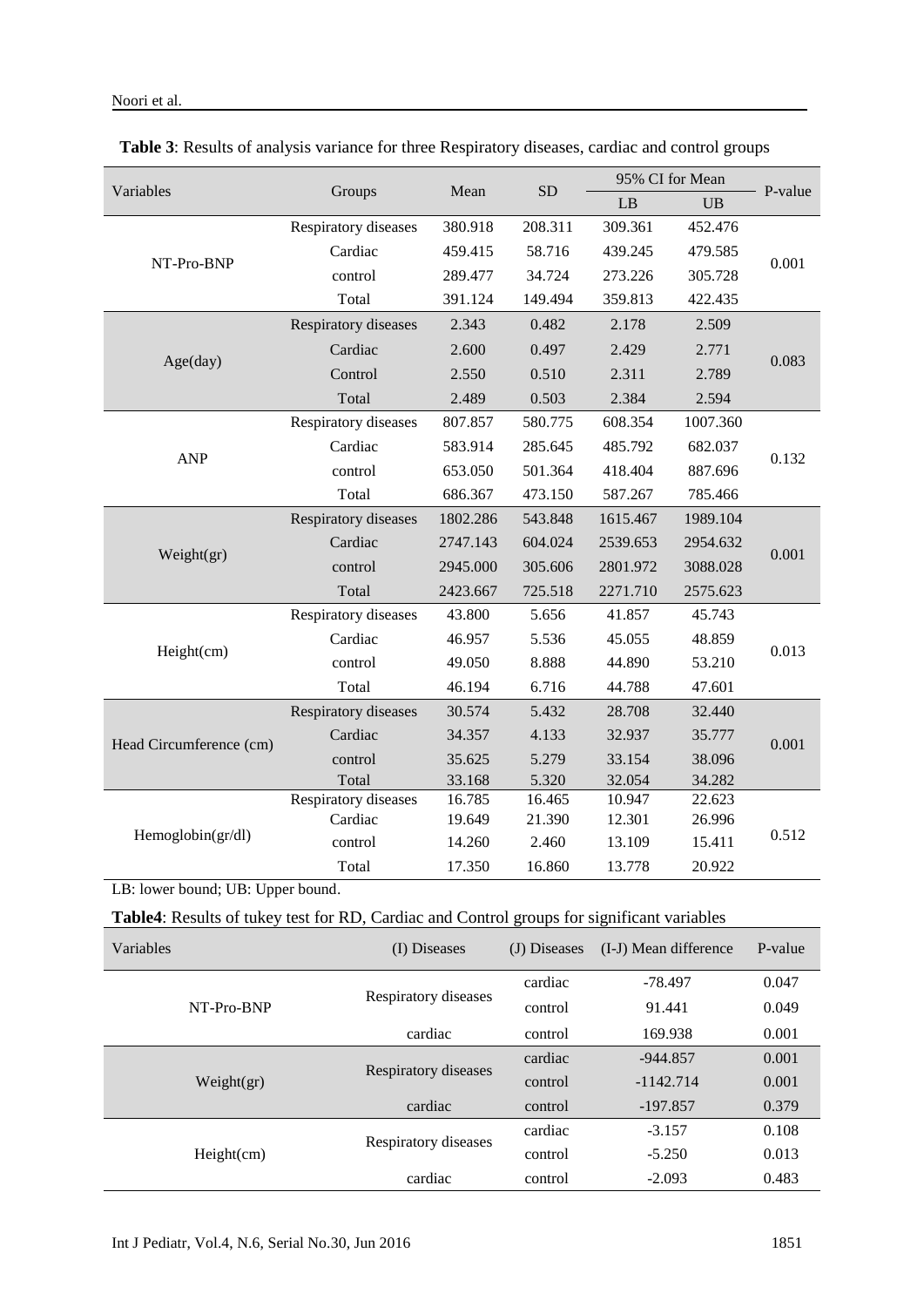| Head Circumference(cm) | Respiratory diseases | cardiac | $-3.783$ | 0.005 |
|------------------------|----------------------|---------|----------|-------|
|                        |                      | control | $-5.051$ | 0.001 |
|                        | cardiac              | control | $-1.268$ | 0.631 |

## **Table5**: Results of analysis variance for RD, Cyanotic, Acyanotic and control groups

| Variables          | Groups                | Mean               | <b>SD</b>           | 95% CI for Mean    |                    | P-value |
|--------------------|-----------------------|--------------------|---------------------|--------------------|--------------------|---------|
|                    |                       |                    |                     | LB                 | <b>UB</b>          |         |
|                    | Respiratory diseases  | 380.918            | 208.311             | 309.361            | 452.476            |         |
|                    | Acyanotic             | 474.542            | 75.596              | 428.859            | 520.224            |         |
| NT-Pro-BNP         | Cyanotic              | 450.476            | 45.726              | 430.203            | 470.750            | 0.000   |
|                    | Control               | 289.477            | 34.724              | 273.226            | 305.728            |         |
|                    | Total                 | 391.124            | 149.494             | 359.813            | 422.435            |         |
|                    | Respiratory diseases  | 2.3429             | .48159              | 2.1774             | 2.5083             |         |
|                    | Acyanotic             | 2.4615             | .51887              | 2.1480             | 2.7751             |         |
| Age(day)           | Cyanotic              | 2.6818             | .47673              | 2.4704             | 2.8932             | .086    |
|                    | Control               | 2.5500             | .51042              | 2.3111             | 2.7889             |         |
|                    | Total                 | 2.4889             | .50268              | 2.3836             | 2.5942             |         |
|                    | Respiratory diseases  | 807.857            | 580.775             | 608.354            | 1007.360           |         |
|                    | Acyanotic             | 494.154            | 102.887             | 431.980            | 556.328            |         |
| <b>ANP</b>         | Cyanotic              | 636.955            | 343.684             | 484.573            | 789.336            | 0.188   |
|                    | Control               | 653.050            | 501.364             | 418.404            | 887.696            |         |
|                    | Total                 | 686.367            | 473.150             | 587.267            | 785.466            |         |
|                    | Respiratory diseases  | 1802.286           | 543.848             | 1615.467           | 1989.104           |         |
|                    | Acyanotic             | 2519.231           | 772.857             | 2052.198           | 2986.263           |         |
| Weight (gr)        | Cyanotic              | 2881.818           | 445.225             | 2684.417           | 3079.220           | 0.000   |
|                    | Control               | 2945.000           | 305.606             | 2801.972           | 3088.028           |         |
|                    | Total                 | 2423.667           | 725.518             | 2271.710           | 2575.623           |         |
|                    | Respiratory diseases  | 43.800             | 5.656               | 41.857             | 45.743             |         |
|                    | Acyanotic             | 44.192             | 7.319               | 39.770             | 48.615             |         |
| Height (cm)        | Cyanotic              | 48.591             | 3.390               | 47.088             | 50.094             | 0.006   |
|                    | Control               | 49.050             | 8.888               | 44.890             | 53.210             |         |
|                    | Total                 | 46.194             | 6.716               | 44.788             | 47.601             |         |
|                    | Respiratory diseases  | 30.574             | 5.432               | 28.708             | 32.440             |         |
|                    | Acyanotic             | 33.962             | 4.901               | 31.000             | 36.923             |         |
| Head Circumference | Cyanotic              | 34.591             | 3.712               | 32.945             | 36.237             | 0.002   |
| (cm)               | Control               | 35.625             | 5.279               | 33.154             | 38.096             |         |
|                    | Total                 | 33.168             | 5.320               | 32.054             | 34.282             |         |
|                    | Respiratory diseases  | 16.7848            | 16.46474            | 10.9467            | 22.6230            |         |
| Hemoglobin         | Acyanotic<br>Cyanotic | 14.9769<br>22.4091 | 2.58977<br>26.74723 | 13.4119<br>10.5500 | 16.5419<br>34.2681 |         |
| gr/dl)             | Control               | 14.2600            | 2.46030             | 13.1085            | 15.4115            | 0.405   |
|                    | Total                 | 17.3500            | 16.86041            | 13.7776            | 20.9224            |         |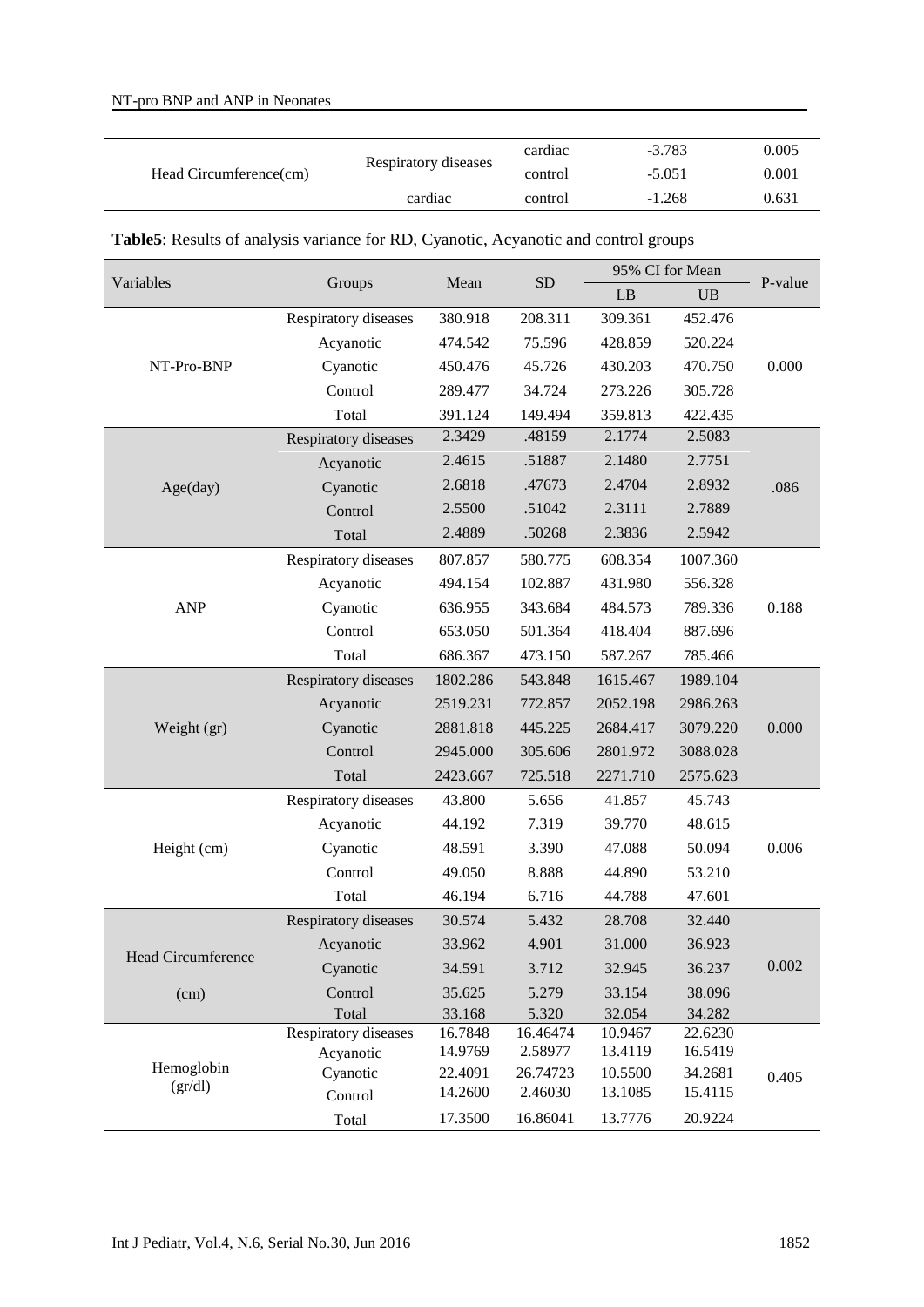| Variables                 | (I) Diseases         | (J) Diseases | (I-J) Mean difference | P-value |
|---------------------------|----------------------|--------------|-----------------------|---------|
|                           |                      | Acyanotic    | $-93.623$             | 0.159   |
|                           | Respiratory diseases | cyanotic     | $-69.558$             | 0.249   |
| NTPro-BNP                 |                      | control      | 91.441                | 0.088   |
|                           |                      | cyanotic     | 24.065                | 0.958   |
|                           | Acyanotic            | control      | 185.065               | 0.002   |
|                           | Cyanotic             | control      | 160.999               | 0.001   |
|                           |                      | Acyanotic    | $-716.945$            | 0.001   |
|                           | Respiratory diseases | cyanotic     | $-1079.532$           | 0.001   |
| Weight (gr)               |                      | control      | $-1142.714$           | 0.001   |
|                           | Acyanotic            | cyanotic     | $-362.587$            | 0.197   |
|                           |                      | control      | $-425.769$            | 0.105   |
|                           | Cyanotic             | control      | $-63.182$             | 0.979   |
|                           |                      | Acyanotic    | $-0.392$              | 0.998   |
|                           | Respiratory diseases | cyanotic     | $-4.791$              | 0.034   |
|                           |                      | control      | $-5.250$              | 0.021   |
| Height (cm)               | Acyanotic            | cyanotic     | $-4.399$              | 0.204   |
|                           |                      | control      | $-4.858$              | 0.147   |
|                           | Cyanotic             | control      | $-0.459$              | 0.995   |
|                           |                      | Acyanotic    | $-3.387$              | 0.160   |
|                           | Respiratory diseases | cyanotic     | $-4.017$              | 0.019   |
| <b>Head Circumference</b> |                      | control      | $-5.051$              | 0.003   |
| (cm)                      | Acyanotic            | cyanotic     | $-0.629$              | 0.984   |
|                           |                      | control      | $-1.663$              | 0.782   |
|                           | Cyanotic             | control      | $-1.034$              | 0.906   |

**Table 6**: Results of tukey test for RD, Cyanotic, Acyanotic and Control groups

### **4- DISCUSSION**

In the present study three groups of participants were respiratory, cardiac and healthy neonates. Mean gestational age for respiratory neonates was 31.66±0.52 weeks when it was  $37.257+0.351$  weeks for heart neonates. Cardiac patients had the highest level of NT-Pro-BNP and followed by respiratory patients and the controls had the lowest level. The level of ANP had the lowest level for the cardiac patients in which did not show significant differences. NT-Pro-BNP had the highest value for acyanotic patients and followed by cyanotics. The analysis showed a significant difference in the level of NT-Pro-BNP in four groups of participants as cyanotic, acyanotic, respiratory and control group. Demonstrated that the levels of ANP, BNP and NT-Pro-BNP increasing immediately after birth and decreasing in the first week (15). In a study by Onal et al., the levels of ANP reduced in newborns patients than healthy newborns, 4 and 72 hours after starting Transient tachypnea neonates (TTN). They also observed that in neonates with TTN the level of ANP reducing compared to control. In our finding we didn't observed any significant differences between the groups in which it is dissimilar with Onal results (13). Olli reported that ANP had diagnostic and therapeutic roles in animals but it only had diagnostic role in humans.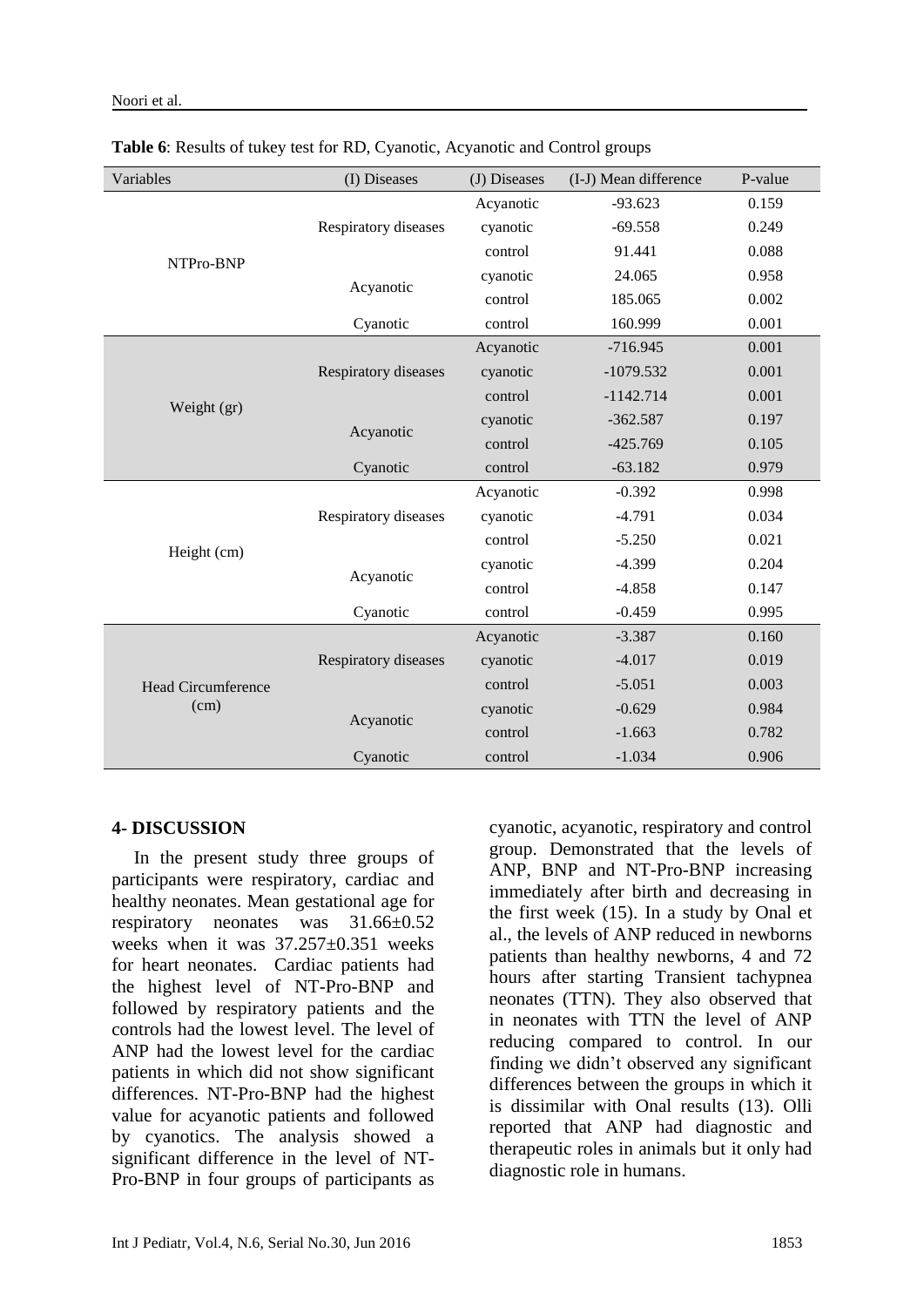The roles of the natriuretic peptide system are either as a diagnostic tool or as a guideline to treat cardiac diseases. Accordance with Olli and our findings it seems that respiratory distress and congenital heart diseases has a strong role to release ANP and BNP in infants with hypoxia and volume overload in which produced wall stress. Cardiac wall stress produced due to intravascular overload that stimulates the synthesis and release of ANP. Hypoxia is a direct and sufficient stimulus for the synthesis and release of ANP and BNP (14). A strong correlation between plasma levels of atrial natriuretic peptide and Patent ductus arteriosus (PDA) has been observed in preterm infants (16). This finding was confirmed by other studies (17) and our finding. Edema of the lungs is one of the most serious complications of cardiac and renal failure. Also, acute hypoxia or inflammatory agents increases vascular permeability and contribute to forms of non-cardiogenic pulmonary edema such as acute respiratory distress or edema provoked by infections of the lung or sepsis (18).

Dissimilarity with our study comes from the subjects under the studies. Some facts about therapeutically role of ANP have been reported in several clinical studies. Intravenous ANP infusion will improve pulmonary gas exchange and the lung injury score in patients with acute lung injury during mechanical ventilation with positive end-expiratory pressure; and will diminish pulmonary edema and pulmonary vascular permeability in intensive care patients without heart disease. In cardiac failure the anti- edematou actions of ANP could be derived from systemic natriuretic actions and improved cardiac function due to left ventricular unloading (19,20). But we aimed to assess the role of diagnosis in human for ANP in respiratory distress and CHD. Markovic-Sovtic considered NT-Pro-BNP from umbilical cord blood sampling in the assessment of respiratory

distress in term neonates. They observed that NT-Pro-BNP concentration was higher but not significant in cardiac patients compared with respiratory. We received to the same results that cardiac patients had higher level of NT-pro BNP compared to respiratory patients and controls when our study conducted from vein blood sample on neonates with age ranged from 2 to 3 days. In the present study the level of NT-pro BNP had significant differences. Markovic- Sovtic concluded that neonates with respiratory have significantly higher NT-Pro-BNP compared to their healthy counterparts (21).

Shahramian (1) and Ko (22) reported that BNP level could be considered as a useful technique for detection of cardiovascular problems in newborn with respiratory diseases during the first few days after birth. Although the present study performed on NT-Pro-BNP in order to differentiate between cardiac involvement and respiratory disease in neonates, we received to the same conclusion regardless of type of biomarkers. Kara et al. performed a study and resulted lower levels of serum NT-Pro-BNP in TTN compared with controls but nonsignificant. Kara measured the levels of serum NT-Pro-BNP in term neonates with transient tachypnea, but our study carried out on neonates with respiratory and cardiac diseases in which the levels of serum NT-Pro-BNP was higher in patients than controls. The results of these two studies are dissimilar (23). Lechner concluded that NT-Pro-BNP levels in the umbilical cord blood of neonates with CHD were significantly elevated at labor compared with healthy neonates. Lechner also reported that NT-Pro-BNP levels in patients with CHD increased significantly after the second day. We also observed that the levels of NT-Pro-BNP was higher in patients compared their counterparts (24). Nir findings and our results confirm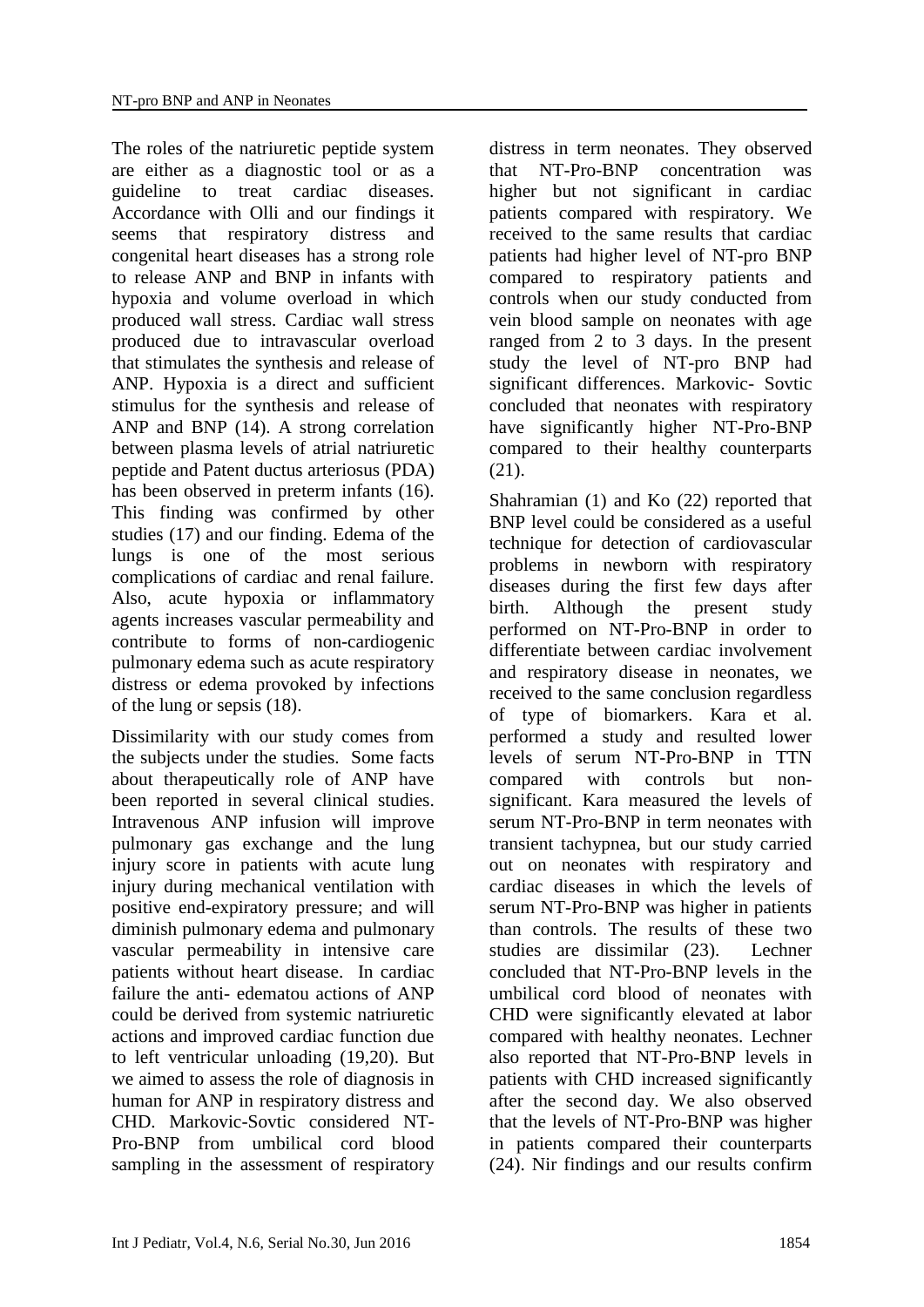that NT-Pro-BNP could be as an important biomarker for heart disease in children. The levels of NT-Pro-BNP are the highest in the first days of life and decreased by age (25).

## **5- CONCLUSION**

The results of the present study regardless of ANP revealed that NT-Pro-BNP had higher concentration in patients with CHD compared to the patients with respiratory diseases and controls. The analysis also explored that in two type of CHD (acyanotic and cyanotic), NT-Pro-BNP had higher levels in acyanotic followed by cyanotic compared to respiratory diseases and controls. Although some of studies have reported that NT-Pro-BNP cannot be used as a tool for differentiation between cardiac and respiratory diseases during neonate, but the results of the present study showed that NT-Pro-BNP can be a good biomarkers to differentiate respiratory diseases from cardiac diseases. For having significant results, it would be needed more comprehensive studies with higher sample size.

### **6- CONFLICT OF INTEREST:** None.

### **7- ACKNOWLEDGMENT**

 The authors would like to show their deep gratitude to the parents for their honest participations.

### **8- REFERENCES**

1. Shahramian I, Noori NM , Sharafi E , Ramezani AA, Hesaraki M. Brain Natriuretic Peptide: A Predictor for Severity Respiratory diseases Syndrome in Newborns. Journal of Comprehensive Pediatrics 2013; 3(5): 189-93.

2. [Lewandowski K, Lewandowski M.](https://en.wikipedia.org/wiki/Acute_respiratory_distress_syndrome#cite_note-19)  [Epidemiology of ARDS. Minerva Anestesiol](https://en.wikipedia.org/wiki/Acute_respiratory_distress_syndrome#cite_note-19)  [2006; 72 \(6\): 473–77.](https://en.wikipedia.org/wiki/Acute_respiratory_distress_syndrome#cite_note-19) 

3. Brun-Buisson C, Minelli C, Bertolini G, Brazzi L, Pimentel J, Lewandowski K, et al. Epidemiology and outcome of acute lung

injury in European intensive care units. Intensive Care Medicine 2004;30(1):51-61.

4. Moss M, Bucher B, Moore FA, Moore EE, Parsons PE. The role of chronic alcohol abuse in the development of acute respiratory distress syndrome in adults. JAMA 1996; 275(1):50–4.

5. Guest W. Acute Respiratory Distress Syndrome Network. "Ventilation with lower tidal volumes as compared with traditional tidal volumes for acute lung injury and the acute respiratory distress syndrome". N Engl J Med 2000; 342(18): 1301–8.

6. Wiedemann HP, Wheeler AP, Bernard GR, Thompson BT, Hayden D, DeBoisblanc B, et al. National Heart, Lung, and Blood Institute Acute Respiratory Distress Syndrome (ARDS) Clinical Trials Network. Comparison of two fluid-management strategies in acute lung injury. N Engl J Med. 2006; 354(24):2564-75.

7. Noori NM, Shahraki M, Mahjoubifard M, Bagherzadeh B, Mirmesdagh Y, Ghorbannejad K, et al. Clinical Course of Ventricular Septal Defect in Children Referred to Aliasghar Center of Zahedan during 2001-2011. The Iranian Journal of Cardiac Surgery 2012; 3&4: 17-21.

8. Noori NM, Mahjoubifard M, Shahramian I, Teimouri A, Jahangirifard A. Comparison between Procalcitonin, Brain Natriuretic Peptide, and Uric Acid in Children with Cardiomyopathy and Controls. Biomed Res Int 2015; 2015:510450.

9. Sugimoto M, Manabe H, Nakau K, Furuya A, Okushima K, Fujiyasu H, et al. The Role of N-Terminal Pro-B-Type Natriuretic Peptide in the Diagnosis of Congestive Heart Failure in Children-Correlation With the Heart Failure Score and Comparison With B-Type Natriuretic Peptide. Circulation Journal 2010; 74(5):998-1005.

10. Koch A, Zink S, Singer H. B-type natriuretic peptide in paediatric patients with congenital heart disease. European heart journal 2006; 27(7):861-66.

11. EL-Khuffash A, Molloy E. The use of N-terminal-pro-BNP in preterm infants. Int J Pediatr 2009; 2009:175216.